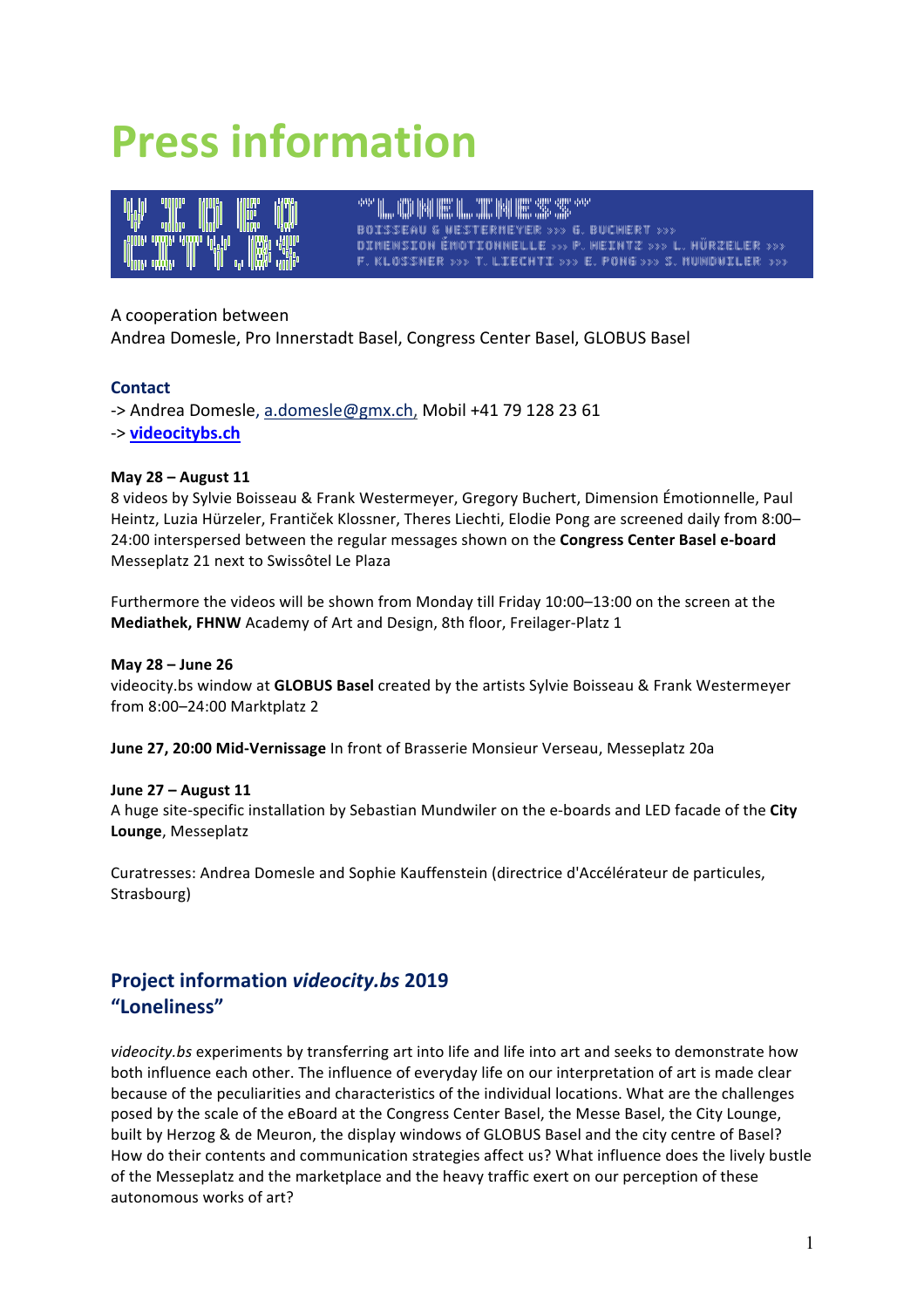As a contrast to the hustle and bustle, this years issue of *videocity.bs* curated by Andrea Domesle and Sophie Kauffenstein will be focusing on the theme of loneliness. They have selected videos from Sylvie Boisseau & Frank Westermeyer, Gregory Buchert, Dimension Émotionnelle, Paul Heintz, Luzia Hürzeler, Frantiček Klossner, Theres Liechti and Elodie Pong and invited Sebastian Mundwiler for a site-specific new production.

The videos show different occurences of loner behaviour: solitary people doing their own thing rather aimlessly. Some just can't manage to make themselves understood despite their gestures, facial expressions or language. Their bodies evolve a self-centered being in our very midst. Loneliness can lead to confusion, insulation, to absurd or even life-threatening situations. Loners cause alienation. It is only with a soldier that compassion comes more easily, because of his secretive tears which unmask him as a human being behind the uniform. One begins to search for a reason for his crying in the world he is staring at.

By exposing the works to a lively environment, they undergo an increase in their significance: loneliness occurs in spite the many people, in spite of the flood of information, in spite of the exclusive or newest products. These lonely situations seem even sadder, the brave struggling lone wolves metamorphose into anti-heroes or according to alternative stereotypes, even into superwoman.

Integral to the videocity.bs experiment is that traffic sounds form the backing track or replace the original soundtrack. Coincidences of everyday life – consisting of noises and reflections – intervene with the compositions; they emphasize or diminish aesthetic elements and thus displace the statements of the artists. The videos take on a new light in the public domain in Basel.

The videos were selected in relation to the presentation site by the curators or specially created on behalf of videocity.bs by Sylvie Boisseau & Frank Westermeyer and by Sebastian Mundwiler and thanks to our sponsors. Thus the artworks make a new perspective or else commentary upon everyday life possible.

This is particularly evident in the *videocity.bs* showcase situated in the Globus Basel department store, created by Sylvie Boisseau & Frank Westermeyer (who live in Geneva/Berlin). With their design, they react to how desire is represented surrounding products and what relationship we adopt towards the products. GLOBUS Basel has its own decoration department. The lavish display windows have played an important role since the beginning of the company in 1892. And now the artist duo confronts the department store with the popular internet phenomenon of "unboxing". The amateur videos show the unpacking of products, which are treated by the solitary acting unboxers like spiritually possessed cult objects. How will the mixture of differing staging practices from the real and the virtual worlds affect the passersby in front of GLOBUS Basel?

Our perception in the media library of the Academy of Art and Design FHNW is quite different from that experienced in the city centre. Here the videos are presented with their original soundtracks (two-thirds of them have sound). It is a traditional presentation with a monitor, headset and seating within a concentrated, quiet, stylish ambience.

Here the visitors can fully comprehend the *videocity.bs* experiment itself: those who are interested can here study the difference between the presentation in the public space and pay heed to the shifts in meaning that arise in interpretations of the same work, be they with or without sound, be it indoors or outdoors. There are additionally a wealth of books. But the experiment in perception can only be experienced by yourself, on your own!

Translated by Christopher Haley Simpson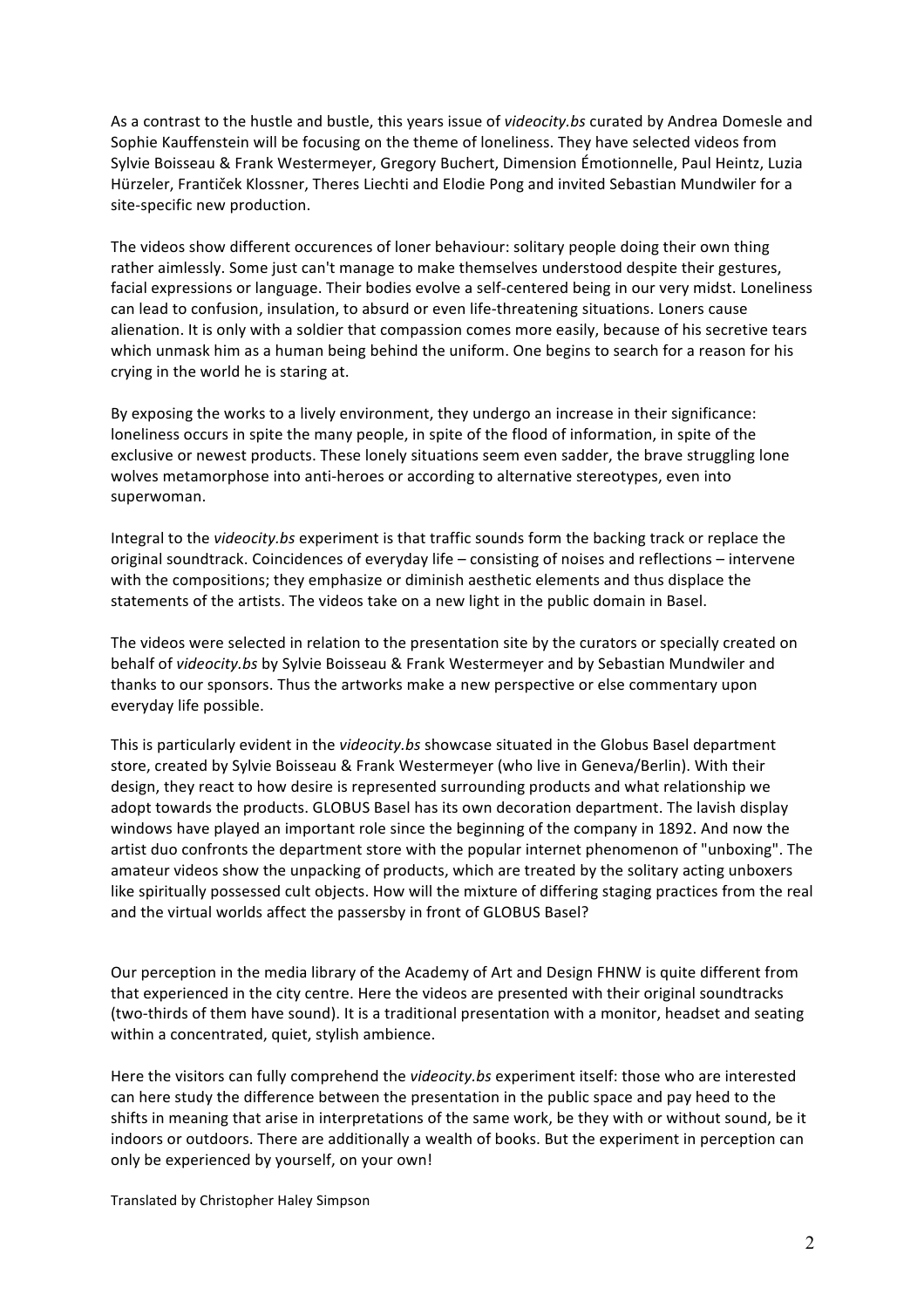## **Videos on the eBoard Congress Center Basel and in Mediathek FHNW**

Sylvie Boisseau & Frank Westermeyer "Flagman", 2004 2:10 Min., without sound (*videocity.bs* version)

Gregory Buchert "L'éclaireur", 2015 9 Min.

Dimension Émotionnelle "Somniloquie du perroquet", 2012 10 Min. (short version)

Luzia Hürzeler "Die Forelle" (The trout), 2012 7:45 Min. (*videocity.bs* version, 1 channel, 16:3, Split Screen)

Paul Heintz "Le Soldat", 2011 4:30 Min., without sound

Frantiček Klossner "Mess up Your Mind", 2001/04 4 Min.

Theres Liechti "Superwoman", 2017 4:19 Min., without sound

Elodie Pong "180 degree", 2016 2:30 Min., without sound

## *videocity.bs* **window at GLOBUS Basel**

Sylvie Boisseau & Frank Westermeyer "Götter und Geister", 2019 HD Video 4:10 Min. (*videocity.bs* Premiere)

# Site-specific installation on the e-boards and LED facade of the City Lounge, Messeplatz

Sebastian Mundwiler "eppur si muove No. 3", 2019 Loop (*videocity.bs* commission and co-production)